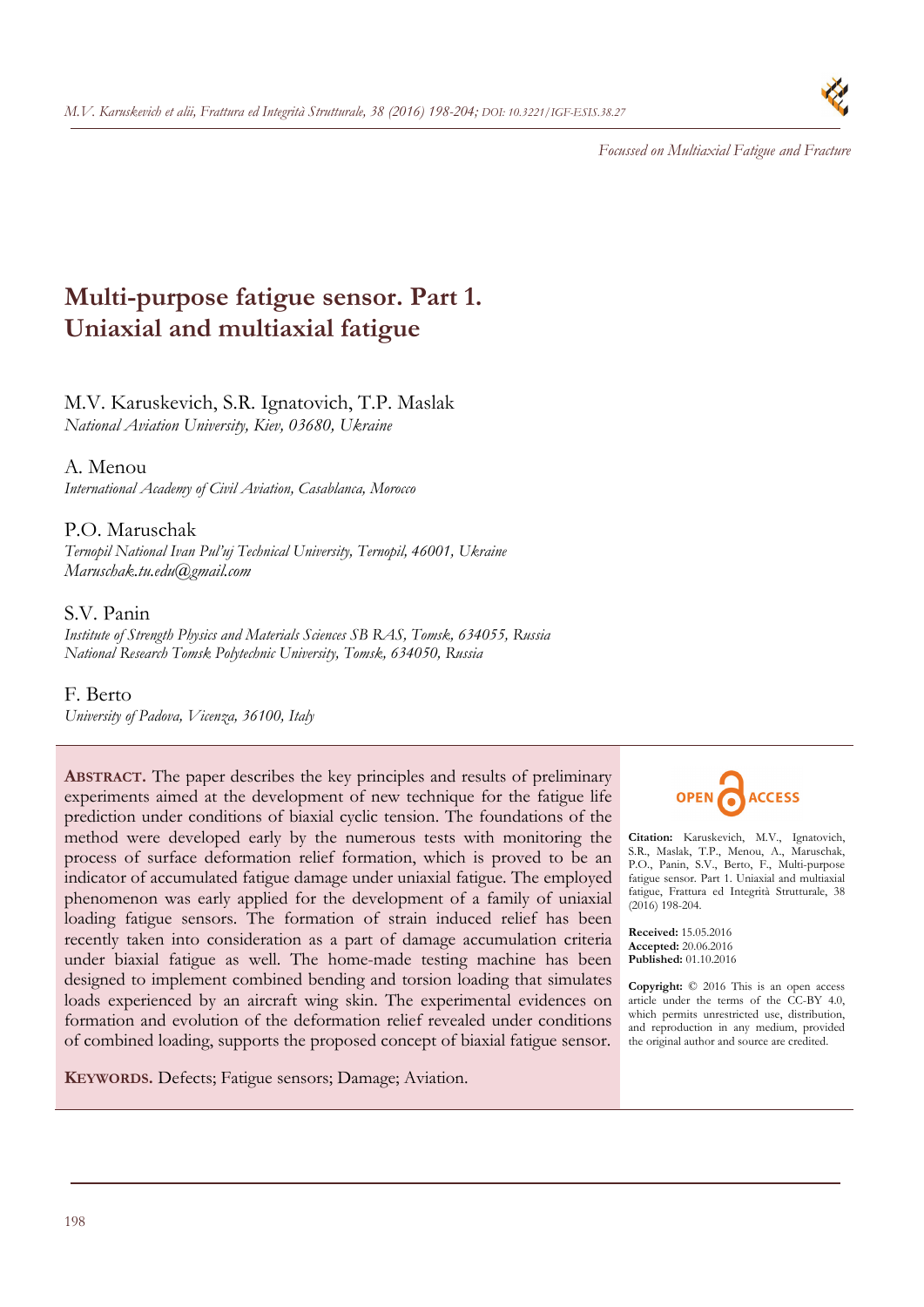## **INTRODUCTION**

eing first emerged in aviation, Structural Health Monitoring (SHM) systems recently have been spread into the different areas of mechanical engineering applications. Among the highly responsible components of SHM systems, the fatigue sensor should be considered as a key one. The history of research and developments of metal-Being first emerged in aviation, Structural Health Monitoring (SHM) systems recently have been spread into the different areas of mechanical engineering applications. Among the highly responsible components of SHM systems, stated that the practical application of metal fatigue sensors remains to be pretty limited even in the spheres were sensors are of high demand. The low level of industrial applications, to our mind is related to the poor scientific basis of many proposed approaches and designs in this area. To an even greater degree this problem is of crucial importance for multiaxial fatigue monitoring.

The multiaxial loading is the mostly spread mode for many engineering structures. The complexity of phenomena to develop there has led to numerous theories, models, experimental studies, etc. [1-5]. The papers [6-10] present some recent reviews and approaches for multiaxial fatigue and fracture problems. Being general ones for multiaxial fatigue analysis, these criteria might be classified into three groups, being based on fatigue damage parameter used, i.e. stress, strain and strain energy density criteria [11]. Each one was described mainly by the critical plane orientation. Critical plane concept usually applies different loading parameters within the critical plane whose orientation is determined by i) only shear loading parameters; ii) only normal loading parameters or sometimes iii) mixed loading parameters [12]. The variety of loading conditions gives rise to the development of new concepts, providing rather accurate prediction of the fatigue life. In some cases the unique properties of particular materials might favour a possibility for the prediction their service life. These approaches demand for the obtaining new experimental data. Experimental studies of multiaxial fatigue are based on testing specimens of rather complicated shape. The most commonly used specimens have the pipe shapes (similar to ones used in bulge test) as well as cross-shaped (cruciform) ones. In so doing, metal specimens were tested.

The available experimental data related to the multiaxial loading of aircraft structure are somehow unavailable. For example, the report on biaxial tests of aircraft component might be found in [10]. The data presented in the paper are the part of investigations aimed at development of the creation for accumulated fatigue damage assessment for structures subjected to multiaxial fatigue.

The monitoring of the process was performed with the use of computer aided optical technique based on observation of surface deformation relief of aircraft components made of cladded aluminium alloys [13-15]. Since the strain-induced relief results from localized plastic deformation this approach might be referred to as the strain criteria. Recently it has been suggested that the deformation relief might be as well taken into consideration within a criterion of the biaxial fatigue damage.

#### **LOADS TO ACT ONTO AIRCRAFT IN FLIGHT AND ON THE GROUND**

ircraft structure is considered as a typical one being subjected to biaxial loading since it experiences the spectrum of loads in air and on the ground. Among them are: wind gusts, loads from airdrome unevenness, buffeting motor vibration, acoustic vibration, loads at maneuvers, pressurization, etc. The complexity of analytical and Final experiences the spectrum of loads in air and on the ground. Among them are: wind gusts, loads from airdrome unevenness, buffeting motor vibration, acoustic vibration, loads at maneuvers, pressurization, etc. The comp by irregular (random) character of the loads sequence, multiaxial stress state, etc.

The fuselage skin is subjected to the simultaneous action of loadings coming from pressurization, bending and torsion. In the case of airwings the stresses caused by the combined action of bending and torsion are considered as dominant ones. These loads give rise to normal and tangent stresses to act in the bearing components (Fig. 1). In doing so, normal stresses are caused by the bending of the wing, while tangent ones result from the shear force and torque moment. The assessment of the accumulated fatigue damage can be performed analytically as well as by instrumental inspection. Both approaches need further improvement especially under multiaxial fatigue.

## **DEFORMATION RELIEF FORMATION UNDER UNIAXIAL FATIGUE**

he aircraft skin is usually made of cladded aluminium (alclad) alloys (2024T3, 7075T6, etc.). The detailed description of the deformation relief nature, its evolution and methods for the analysis can be found in [13-15]. Let us point out some key aspects of the nondestructive methods aimed at the analysis of the strain-induced relief. The aircraft skin is usually made of cladded aluminium (alclad) alloys (2024T3, 7075T6, etc.). The detailed description of the deformation relief nature, its evolution and methods for the analysis can be found in [13-15].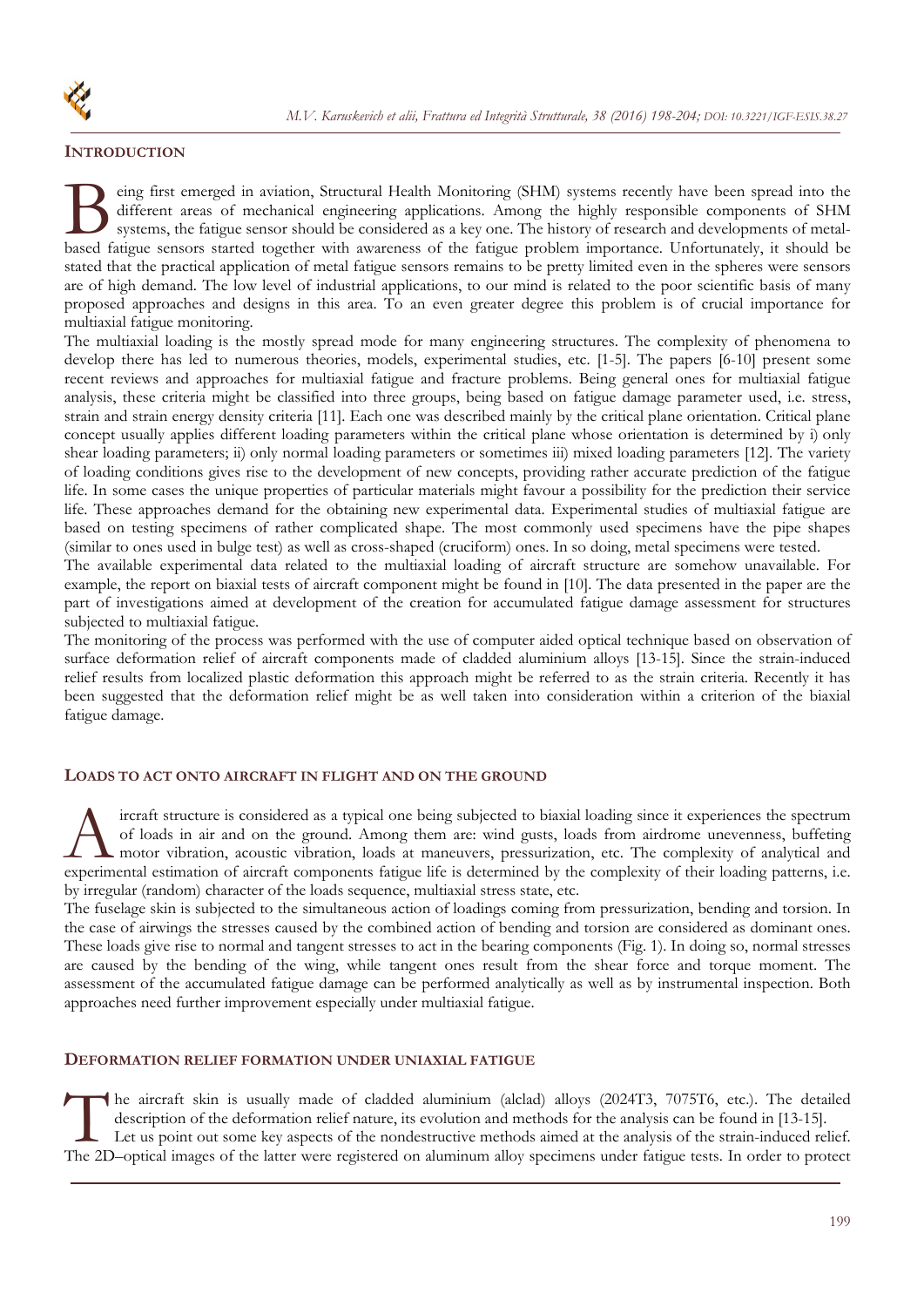

them against corrosion, sheets of aircraft alloys are often coated with a layer of pure aluminum (for instance, 2024T3) or with a layer of Al doped with 1.0 % of Zn (for instance, 7075T6). The depth of cladded layer is varied from 4 to 7 % of the total sheet thickness. Aluminum and some of its alloys which are used for the cladding must be persistent slip bands type materials.

Deformation relief is formed and develops on the surface of the aluminium cladded layer under cyclic loading. The relief consists of persistent slip bands, extrusions, intrusions, etc. The intensity of the relief formation is the function of the stress level, distribution of the stress near the stress concentrator and the number of cycles.



Figure 1: Stresses in the wing components.

In order to induce stress localization with further fracture flat specimens with a central hole were tested under cyclic loading. Tests were performed under wide spectrum of loads. The procedure of accumulated fatigue damage estimation used in the study included the analysis of digital optical images of the deformation relief registered with the use of a light microscope. The deformation relief was numerically estimated with the use of damage parameter *D*. It is calculated as the ratio of the surface area covered with extrusion/intrusion structures over the total area under analysis (observation). Usually the round shape region with the size of 0.3 mm located near the stress concentrator was analyzed. The characteristic dependence of the parameter *D* was a function of number of loading cycles. Corresponding images of the strain-induced relief under fatigue tests are shown in Fig. 2. It should be noticed that besides the damage parameter *D*, the fractal dimension of the deformation relief clasters were successfully employed for the analysis.



Figure 2: Evolution of the deformation relief under fatigue testing.

#### **DEFORMATION RELIEF EXPECTED UNDER BIAXIAL FATIGUE**

t is known that morphology of the deformation relief is determined by the dislocation processes to develop in surface layer. In single crystals one might distinguish preferential gliding (slip) planes. Within them the preferential crystallographic directions of dislocation motion might be pointed out (slip directions). The set of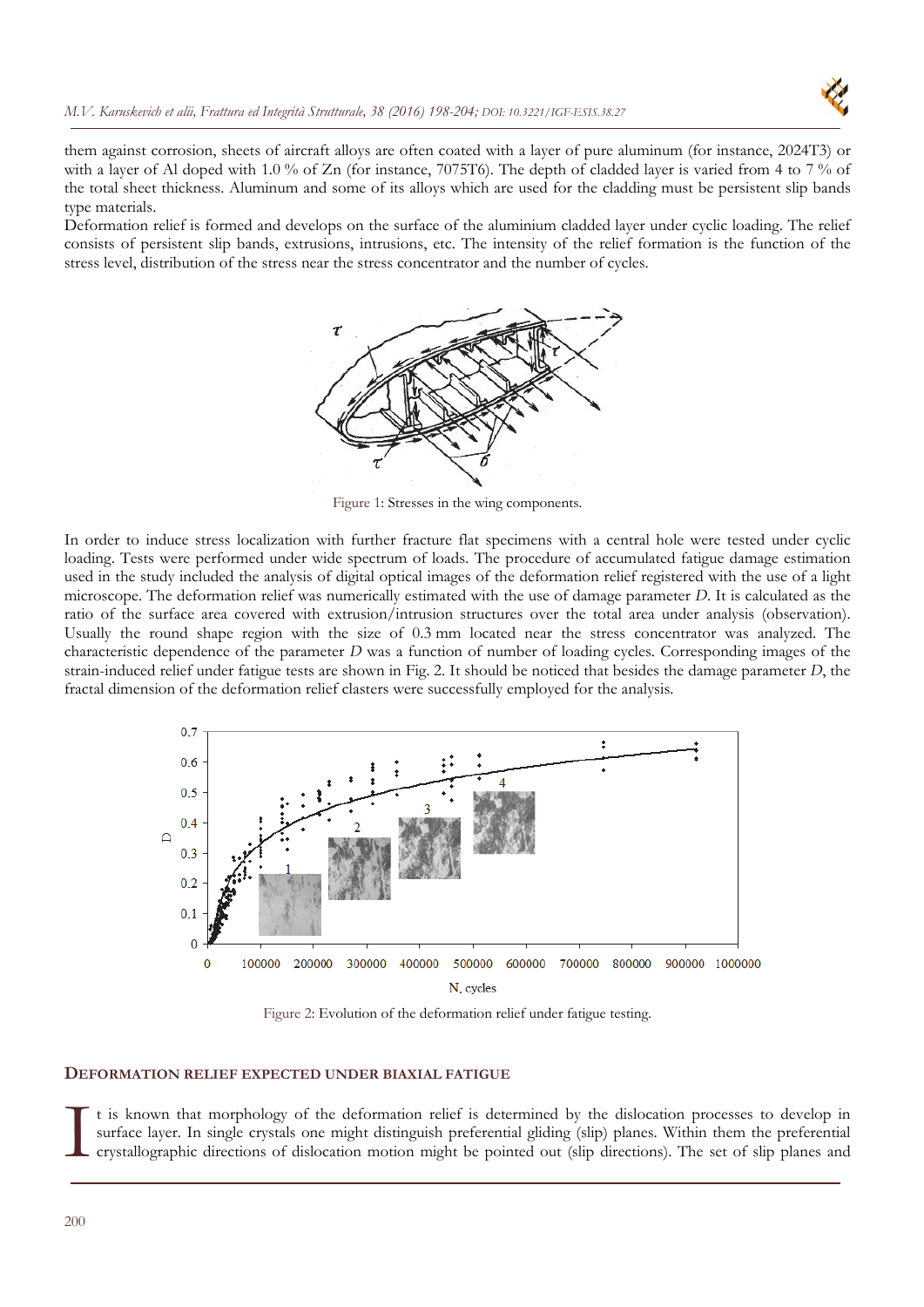directions constitutes slip systems. In doing so, dislocations move towards particular directions of planes as the response to shear stresses applied along them.

For aluminium, which belongs to the metals with FCC (face centered cubic) lattice the dislocation movement occurs mainly within planes {111} along the direction [110]. The strain hardening, as well as process of plastic deformation in general, depends on the number of actuated slip systems. These, in turn, depend on the level of the resolved shear stress. From this, the number of actuated slip systems depends on the normal stress σy as well as crystallographic orientations. For example, at the loading axis orientation of [011] the total number of equally loaded octahedral slip planes is equal to 2, while for the [001] orientation they make 4.

The development of plastic deformation and fatigue processes in polycrystalline metals is more complicated phenomenon. The deformation pattern of a grain there depend on many characteristics, for examples, the size, shape and crystallographic orientation of the grain, the presence of impurities, etc. The straining in neighbouring grains in polycrystalline metals must be compatible in order to maintain continuity and cohesiveness.

Von Mises [16] first showed that a minimum number of active independent slip systems for strain compatibility are equal to five. Taylor then suggested [17] that among them only those become active which is require by the least work. Because of multiple slip system actuations, polycrystals do not exhibit a stage of easy glide. Under the biaxial fatigue, apparently, the additional component of loading, shear or tension/compression increases the number of actuated slip systems or at least alters the order of their involvement.

#### **EXPERIMENTAL SIMULATION OF THE WING SKIN BEHAVIOR UNDER BIAXIAL LOADING**

Since the amount of available experimental testing data is very limited it calls for obtaining new original experimental results. Commercial biaxial testing systems are complex, expensive, and hence relatively scarce. For this reason the special homemade machine has been designed. It makes possible to investigate some regularities of the fatigue accumulation process. The scheme of the combined "bending-torsion" machine is presented in Fig. 3.



Figure 3: The scheme of the loading: a- specimen end fixed in the loading mechanism; b - scheme of combined deformation of the specimen.

The simplified design of machine does not provide full spectrum of combinations on torsion and bending components. Nevertheless, available regimes allow simulating the stress-strain state in the wing skin components. Specimens were made of Al clad alloy D16AT (2024T3) widely used in Ukrainian aviation industry, covered by the layer of pure aluminium. Dimensions of the rectangular plata shape specimen with 1 mm diameter central hole (as a stress concentrator where the surface relief was observed) made  $140 \times 10 \times 1.0$  mm. Normal stresses from the bending moment are determined at the gauge length of the specimen being a function of its deflection. Shear stresses are determined by the torque moment, which depends on the displacement of the torsion lever and bending stiffness of the specimen.

#### *Comparison of the surface deformation relief formed under uniaxial and biaxial loading*

The deformation relief monitoring was conducted at the points located to the left and to the right from the stress concentrator. The stresses were determined with the use of the common formulas of the strength of materials. In doing so, the stress in the inspected cross section under the bending was equal to  $\sigma_{\text{max}} = 107.8 \text{ MPa}$ . Under the combined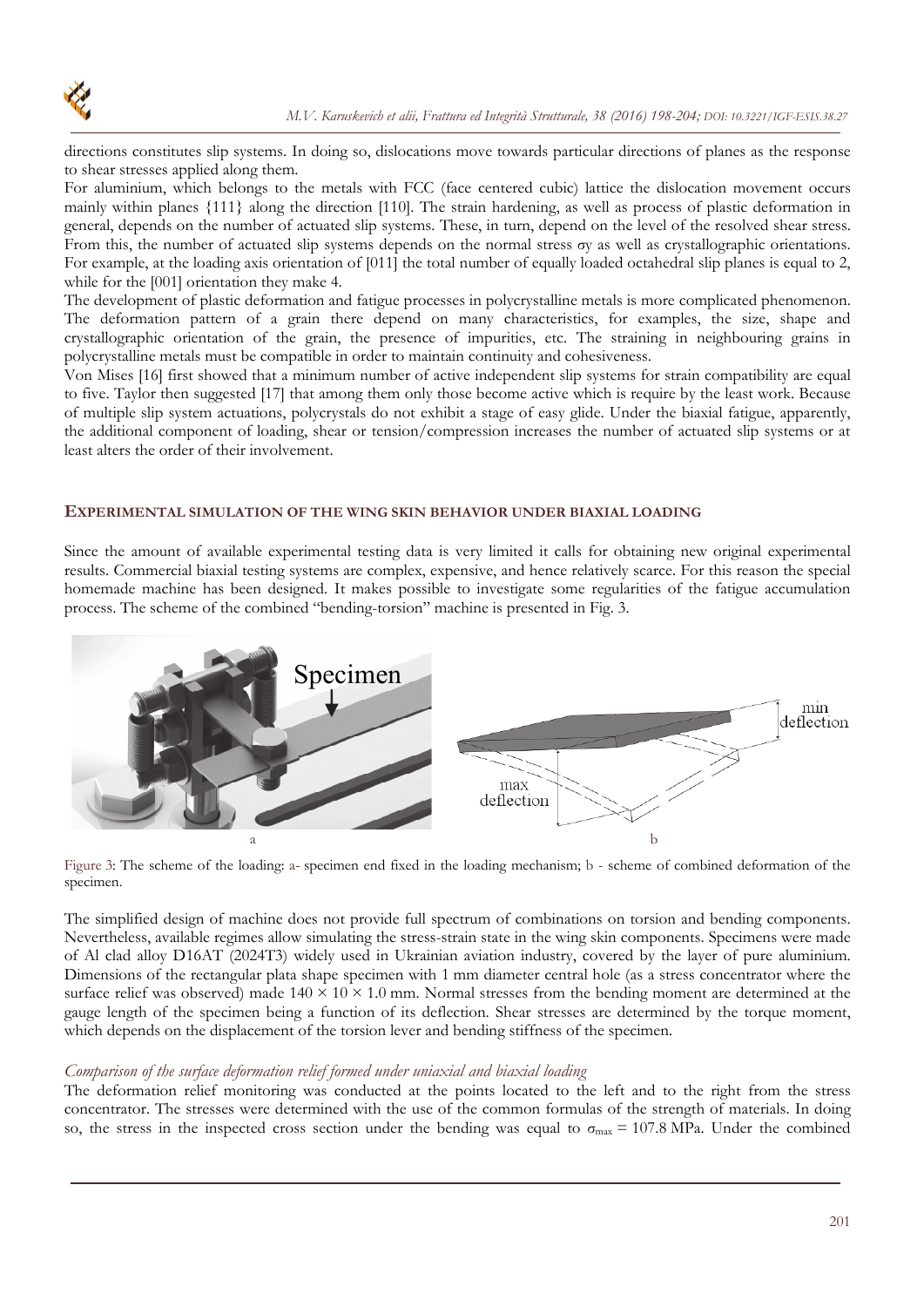

loading the tension stress made  $\sigma_{\text{max}} = 108 \text{ MPa}$  while the shear stress component in the inspected area was equal to  $\tau$ 85 MPa.

Let us compare the pattern of strain induced relief to form under the combined loading with one being developed under applying of the normal stresses. Fig. 4 shows typical optical images of the deformation relief being formed under the uniaxial and biaxial loadings.





Figure 4: Deformation relief formed under bending (a) and under biaxial loading (b); N=500 000 cycles.



Figure 5: The evolution of the deformation relief, estimated through calculation of damage parameter D (a) and fractal dimention  $D_p/s$  (b): 1-uniaxial loading; 2-biaxial loading.

All photos were taken at the magnification of  $\times 300$ . The number of cycles prior to failure of the specimen under bending made 1 450 000 cycles. The specimen subjected to the combined biaxial loading has failured after applying of 512 000 cycles.

Fig. 5 shows the diagram that characterizes evolution of the deformation relief theough the damage parameter D as well as fractal dimention Dp/s. Procedures of their calculations were described in [6]. It was experimentally revealed that under uniaxial tests the ultimate value of the parameter D does not exceed the range 0,2 - 0,25. At the same time under combined biaxial loading it can reach significantly higher values. In doing so, in the current test the ultimate value of D was equal to 0,5. The substantial difference was found in the variation of value of the fractal dimension Dp/s.

The main reason for the increase of the ultimate intensity of the strain induced relief formation is activating of additional slip systems due to the action of torsion and associated shear stresses [18]. Monotonic character of the deformation relief evolution calls for the possibility to monitor fatigue damage by the couple of the parameters employed at evaluating the deformation relief both under uniaxial and biaxial loadings.

# *Prospects of the developoment multiaxial fatigue criteria based on deformation relief parameters*

It is known, that currently used multiaxial fatigue criteria are aimed at the "reduction" of the complex multiaxial loading to an equivalent uniaxial one. Experimental results presented in the paper as well as studies previously carried out on the strain-induced relief formation have proved the possibility to monitor damage by calculating the parameters of deformation relief, Fig. 6.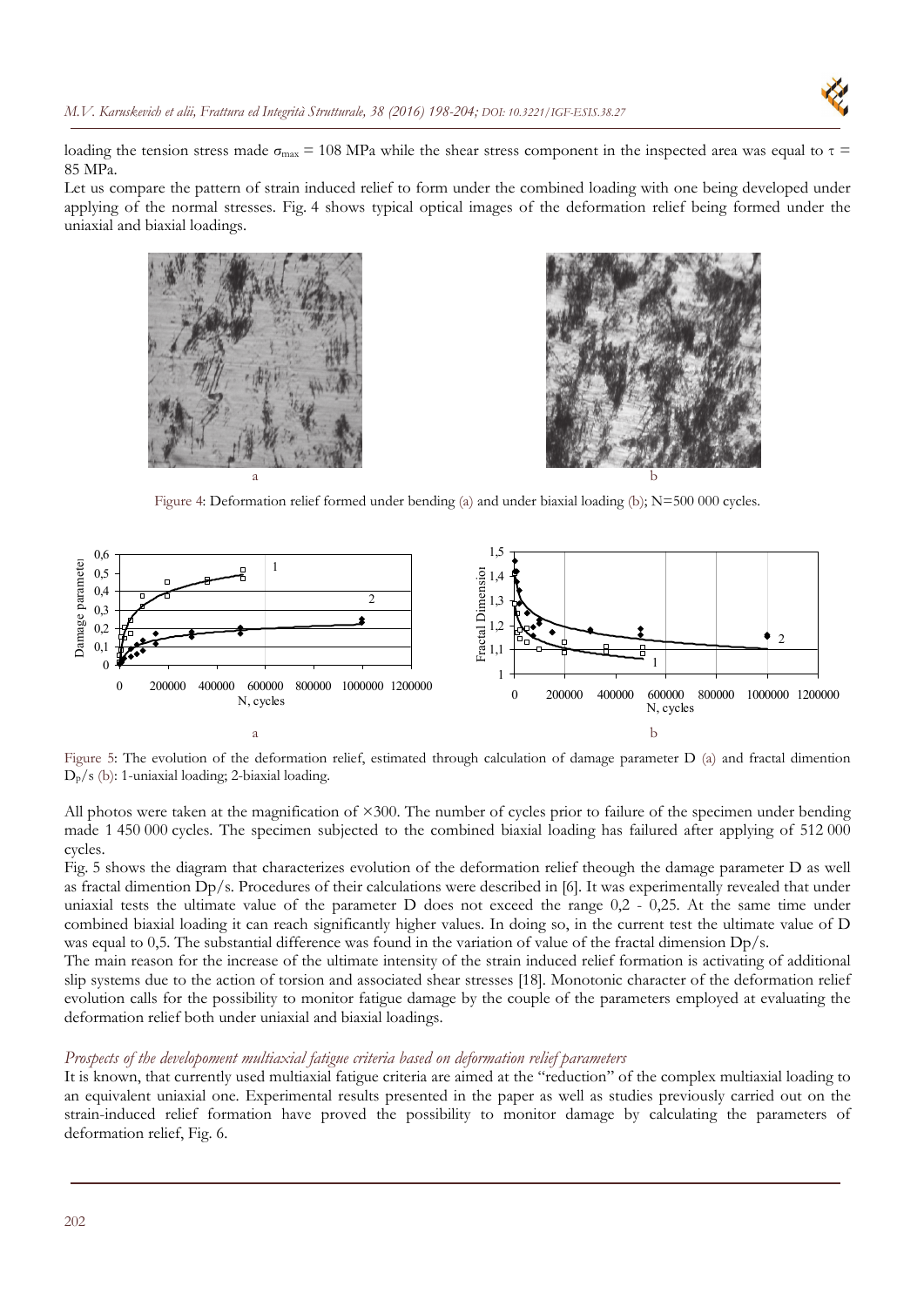

Figure 6: Sensors for fatigue monitoring: a) uniaxial fatigue; b) biaxial fatigue.

It is expected that the detailed testing towards these directions will make possible to develop new multiaxial fatigue criteria, being based on the concept of equivalent deformation relief. In concern of practical applications both techniques are of importance: i) direct diagnostic of persistent slip bands; ii) application of fatigue sensors. The latter might be based on the principles proposed for the uniaxial loading, except the design of the sensor shown at the scheme (Fig. 6,b). Another important problem there is optimization of the sensitivity in concern of real loading conditions. In this sense the geometry of the gauge (sensor) is to be changed. The FE method looks very promising for solving this problem as well.

#### **CONCLUSION**

ircraft structure is very susceptible to the action of fluctuating loading. Many components of modern planes are subjected to the multiaxial fatigue. The presented experimental results are aimed at proving the possibility to monitor accumulated biaxial fatigue by the parameters of the surface strain induced relief. It might be implemented through the direct inspection of some airplane components of modern planes are subjected to the multiaxial fatigue. The presented experimental results are aimed at proving the possibility to monitor

Both approaches rely on the phenomenon of formation and evolution of the deformation relief, i.e. conglomerates of persistent slip bands, extrusions and intrusions, etc. Further research activity will be directed towards the establishing the relationships between the deformation relief intensity under the uniaxial and multiaxial loading in order to develop the concept of equivalent damage by criteria of equivalent surface relief.

Basic relationships of relief parameters evolution during the cyclic uniaxial and multiaxial loading have been established.

#### **REFERENCES**

- [1] Pan, W.-F., Hung, C.-Y., Chen, L.-L., Fatigue life estimation under multiaxial loadings, Int. J. of Fatigue, 21 (1999) 3- 10. DOI:10.1016/S0142-1123(98)00050-4.
- [2] Carpinteri, A., Spagnoli, A., Multiaxial high-cycle fatigue criterion for hard metals. Int. J. of Fatigue 23 (2001) 135-145. DOI:10.1016/S0142-1123(00)00075-X.
- [3] Papadopoulos, I.V., Long life fatigue under multiaxial loading. Int. J. of Fatigue 23 (2001) 839-849. DOI:10.1016/S0142-1123(01)00059-7.
- [4] Jiang, Y., A fatigue criterion for general multiaxial loading, Fatigue Fract. Eng. Mater. Struct., 23 (2000) 19-32. DOI: 10.1046/j.1460-2695.2000.00247.x.
- [5] Wang, Y.-Y., Yao, W.-X., Evaluation and comparison of several multiaxial fatigue criteria Int. J. of Fatigue, 26 (2004) 17-25. DOI:10.1016/S0142-1123(03)00110-5.
- [6] Karolczuk, A., Macha, E., A review of critical plane orientations in multiaxial criteria of metallic materials, Int. J. of Fracture, 134 (2005) 267-304. DOI:10.1007/s10704-005-1088-2.